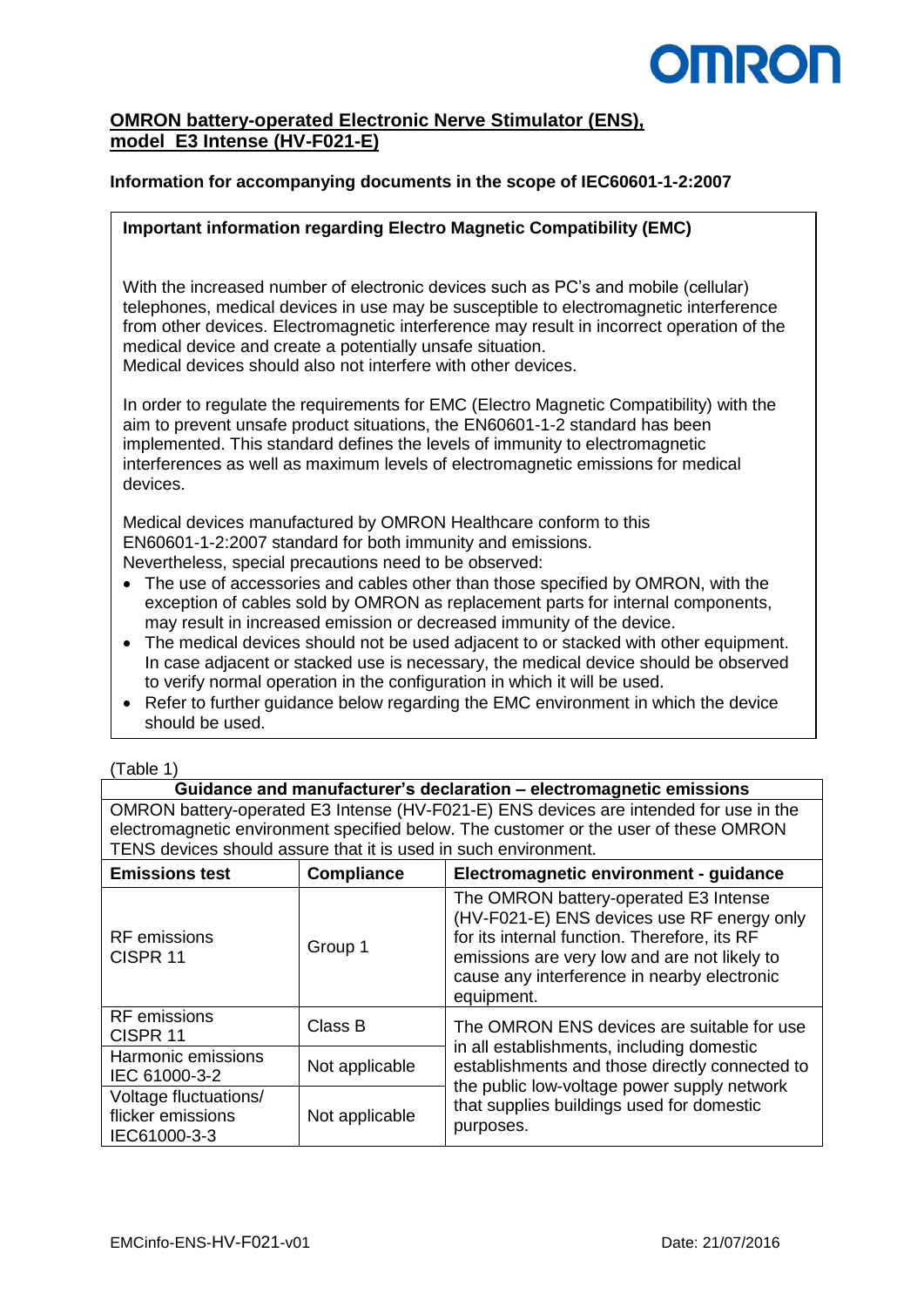

(Table 2)

**Guidance and manufacturer's declaration – electromagnetic immunity** OMRON battery-operated E3 Intense (HV-F021-E) ENS devices are intended for use in the electromagnetic environment specified below. The customer or the user of these ENS devices should assure that it is used in such environment.

| <b>Immunity test</b>                                                                                   | <b>IEC 60601</b><br><b>Test level</b> | <b>Compliance</b><br>level   | Electromagnetic environment -<br>guidance                                                                                                               |  |
|--------------------------------------------------------------------------------------------------------|---------------------------------------|------------------------------|---------------------------------------------------------------------------------------------------------------------------------------------------------|--|
| Electrostatic<br>discharge (ESD)<br>IEC 61000-4-2                                                      | ±6 kV contact<br>±8 kV air            | $±6$ kV contact<br>±8 kV air | Floor should be wood, concrete, or<br>ceramic tile. If floors are covered with<br>synthetic material, the relative<br>humidity should be at least 30 %. |  |
| Electrical fast<br>transient/burst<br>IEC 61000-4-4                                                    | Not applicable                        | Not applicable               | Not applicable                                                                                                                                          |  |
| Surge<br>IEC 61000-4-5                                                                                 | Not applicable                        | Not applicable               | Not applicable                                                                                                                                          |  |
| Voltage dips,<br>short interruptions<br>and voltage<br>variations on<br>power supply<br>IEC 61000-4-11 | Not applicable                        | Not applicable               | Not applicable                                                                                                                                          |  |
| Power frequency<br>(50/60 Hz)<br>magnetic field<br>IEC 61000-4-8                                       | $3$ A/m                               | 3 A/m                        | Power frequency magnetic fields<br>should be at levels characteristic of a<br>typical location in a typical<br>commercial or hospital environment.      |  |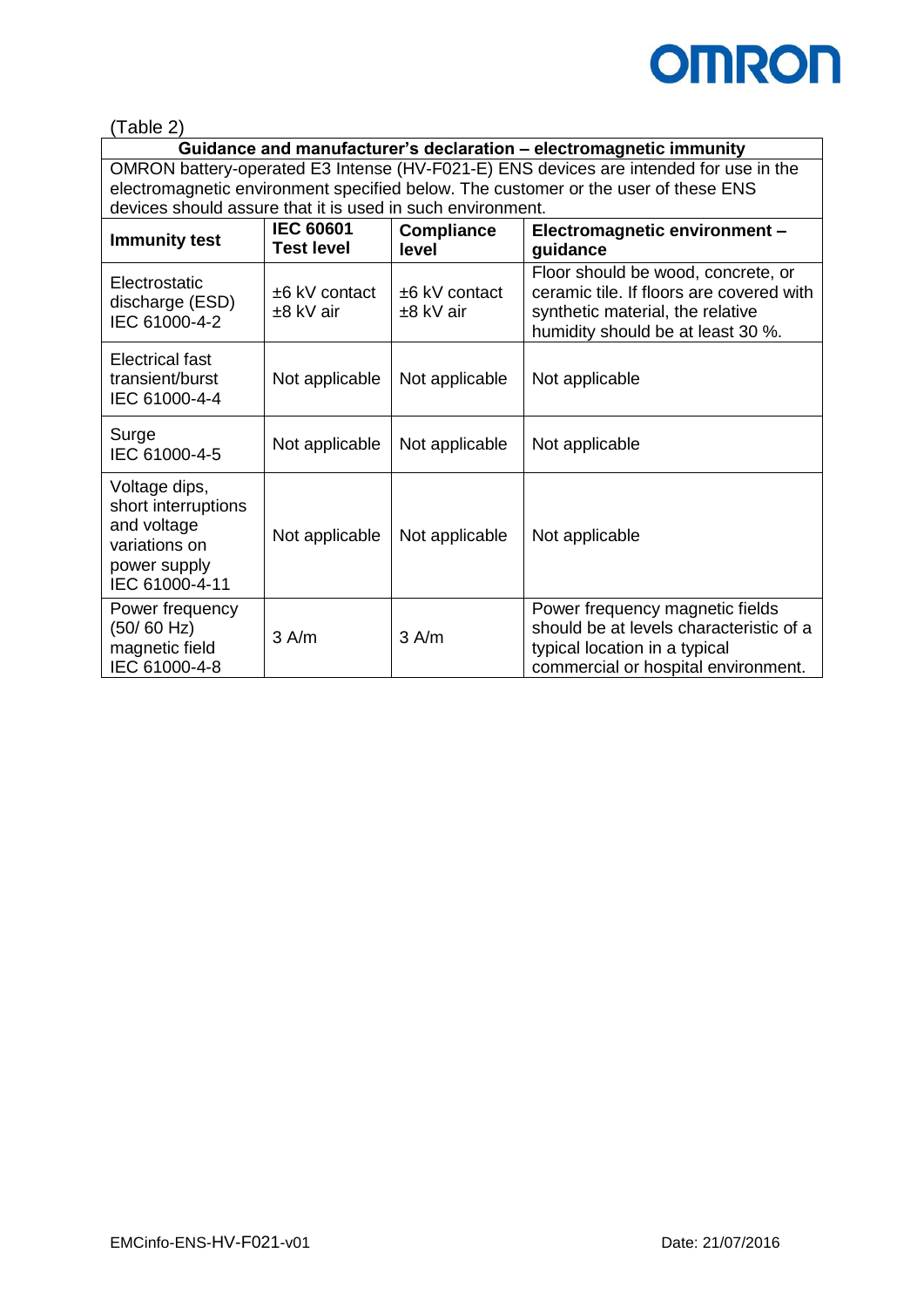

## (Table 4)

**Guidance and manufacturer's declaration – electromagnetic immunity** OMRON battery-operated E3 Intense (HV-F021-E) ENS devices are intended for use in the electromagnetic environment specified below. The customers or the users of these ENS devices should assure that it is used in such environment.

| Portable and mobile RF<br>communications equipment should<br>OMRON E3 Intense (HV-F021-E)                                                                                                                                                                                                                                                                                                                                                                                                                                                                                                                                                                                                                                                                    | <b>Immunity test</b> | <b>IEC 60601</b><br><b>Test level</b> | <b>Compliance</b><br>level | Electromagnetic environment -<br>guidance                                                                                                                                                                                                                                             |
|--------------------------------------------------------------------------------------------------------------------------------------------------------------------------------------------------------------------------------------------------------------------------------------------------------------------------------------------------------------------------------------------------------------------------------------------------------------------------------------------------------------------------------------------------------------------------------------------------------------------------------------------------------------------------------------------------------------------------------------------------------------|----------------------|---------------------------------------|----------------------------|---------------------------------------------------------------------------------------------------------------------------------------------------------------------------------------------------------------------------------------------------------------------------------------|
| appropriate to the frequency of the<br>transmitter.<br>$d = 1.2 \sqrt{P}$<br>$d = 1.2 \sqrt{P}$ 80 MHz to 800 MHz<br>$d = 2.3 \sqrt{P}$ 800 MHz to 2.5 GHz<br><b>Conducted RF</b><br>Not applicable<br>IEC 61000-4-6<br>where $P$ is the maximum output<br>power rating of the transmitter in<br>watts (W) according to he<br>3 V/m<br><b>Radiated RF</b><br>3 V/m<br>transmitter manufacturer and dis<br>IEC 61000-4-3<br>80 MHz to<br>the recommended separation<br>$2.5$ GHz<br>distance in meters (m).<br>Field strengths from fixed RF<br>transmitters as determined by an<br>each frequency range. <sup>b</sup><br>Interference may occur in the<br>vicinity of equipment marked with<br>he following symbol:<br>$\left(\left(\iota_{1}\right)\right)$ |                      |                                       |                            | be used no closer to any part of the<br>ENS devices including cables, than<br>the recommended separation<br>distance calculated from the equation<br><b>Recommend separation distance</b><br>electromagnetic site survey, <sup>a</sup> should<br>be less than the compliance level in |

Note1: At 80 MHz and 800 MHz, the higher frequency range applies. Note2: These guidelines may not apply in all situations. Electromagnetic propagation is affected by absorption and reflection from structures, objects, and people. <sup>a</sup> Field strengths from fixed transmitters, such as base stations for radio (cellular/ cordless) telephones and land mobile radio, AM and FM radio broadcast, and TV broadcast cannot be predicted theoretically with accuracy. To assess the electromagnetic environment due to fixed RF transmitters, an electromagnetic site survey should be considered. If the measured field strength in the location in which the OMRON ENS devices are used exceeds the applicable RF compliance level above, the OMRON ENS device should be observed to verify normal operation. If abnormal performance is observed, additional measures may be necessary, such as reorienting or relocating the OMRON ENS device.

b Over the frequency range 150 kHz to 80MHz, field strengths should be less than 3 V/m.